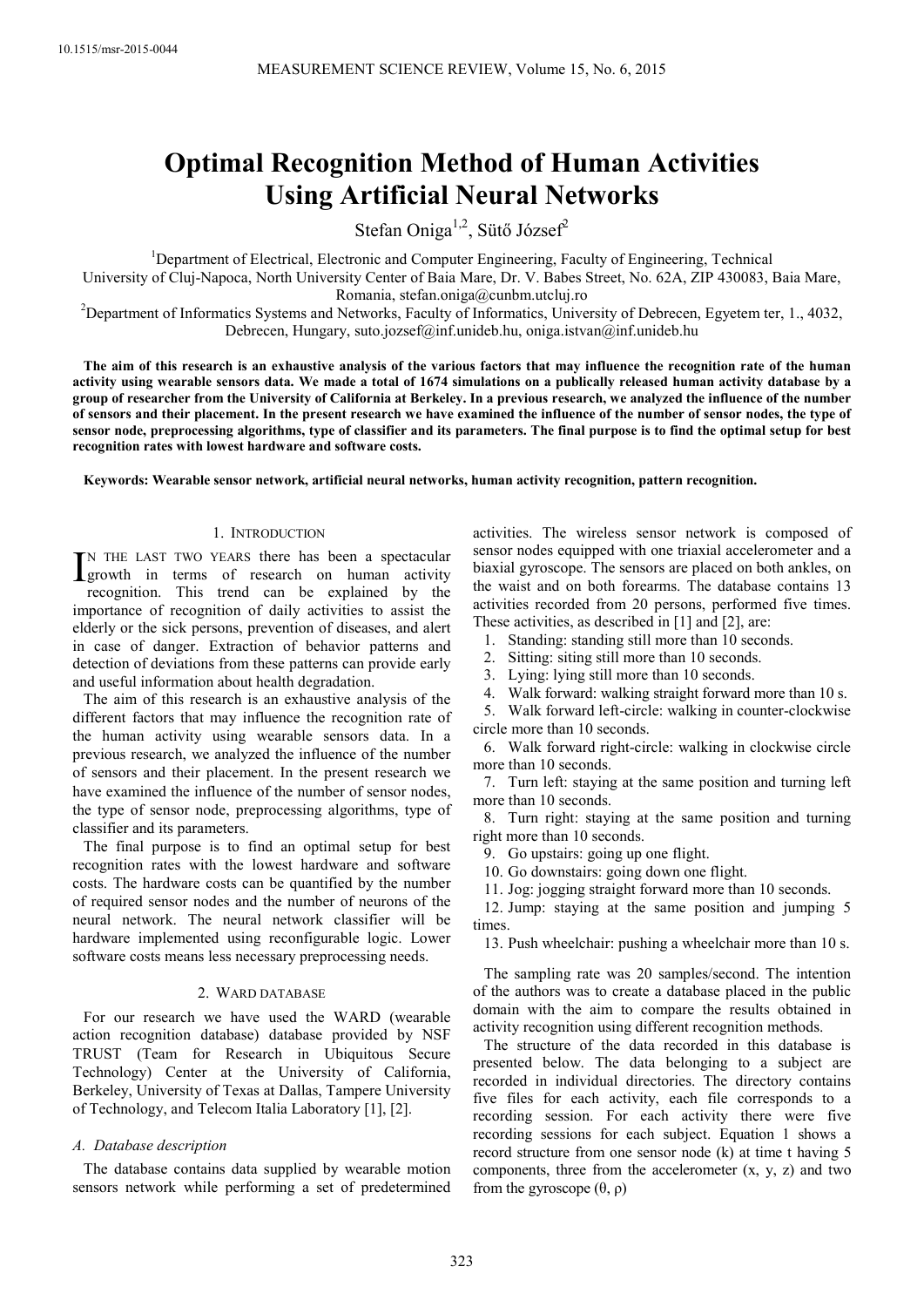$$
s_k(t) := (x_k(t), y_k(t), z_k(t), \theta_k(t), \rho_k(t)) \in \mathfrak{R}^5 \qquad (1)
$$

Next equation represents the data vector of all L sensors at time t.

$$
s(t) := (s_1(t), s_2(t), \dots s_L(t))^T \in \mathfrak{R}^{5xL}
$$
 (2)

In equation  $3$ ,  $s_a$  collects all data corresponding to an activity of *l* samples.

$$
s_a = (s(1), s(2), \dots s(l))^T \in \Re^{5xLxl} \tag{3}
$$

with a=1:13, and *l* being different for each activity.

## *B. Methods used for activity recognition*

The authors of the WARD database have published their results obtained using nearest-neighbor (NN) and distributed sparsity classifier (DSC) algorithms [1].

We can find in the literature a huge variety of activity recognition methods. A survey of Human Activity Recognition using Wearable Sensors is presented in [3]. Generally, the methods used for activity recognition have two phases. First phase is the feature extraction and the second is the classification phase. For feature extraction, the most used methods may be on one hand statistical methods (max, media, variance, standard deviation, energy), called also time-domain features, and on the other hand frequencydomain features using FFT or time-frequency features using wavelet filter banks. A comparison between these methods is presented in [4]-[6].

Regarding the classification, in literature are presented many methods which include: data mining algorithms such as Naïve Bayes classifier [7], Bayesian Networks Classifiers [18]. Other classification methods encountered are Support Vector Machines (SVM), Decision Trees classifiers, knearest neighbor (kNN) classifier [4], hidden Markov models, and neural networks [6].

A comparison between classification methods is presented in [9] and [10].

#### 3. THE METHOD PROPOSED BY US

#### *A. Extracting data from the database and their reordering*

For an easier access to these data we created a Matlab script which extracts data corresponding to all activities performed by a subject in a recording session (in total of 13), orders the data corresponding to the five sensor nodes, with five series of data each (acceleration 3 axes, gyroscope 2 axes) in 13 variables of  $l_a$  x 25 columns, where  $l_a$  is the number of samples corresponding to activity a, a=1:13. In this way we obtained 13 vectors as in (3). Finally, we created a 5996 x 25 matrix representing acquired data from a subject during a recording session.

The database contains a total of 20 x 5 matrices (number of subjects x number of recording sessions for each subject) available for simulations. During simulation, from these matrices, only the appropriate columns and sensor nodes that need to be considered can be automatically extracted. In this way all possible scenarios regarding the number of sensors and all their possible combinations of  $x=1, 2, 3, 4$  or 5 sensors can be simulated. For n=5 sensor nodes the total number of possible combinations is:

$$
N = \sum_{x=1}^{5} C(n, x) = 31
$$
 (4)

## *B. Feature extraction*

In our previous experiments presented in [11] we decided to use the sum of accelerations on the 3 axes and standard deviation of this sum as supplementary input data for the recognition system, because in this way we obtained better recognition rates. Standard deviation was calculated on nonoverlapping windows of one second.

In the present work, these vectors could or could not be added to the data matrix, as new columns, according to the desired experimental configuration. Since the created experimental environment allows us to run all the scenarios, we simulated all configurations with and without sum of the accelerations on the 3 axes, respectively, with or without the standard deviation of this sum.

#### *C. Preparing data for training and simulation*

Next preparatory stage is the creation of the data for training the neural network and of the data for testing the network. These consist of two sets of data: input data and target data. The training input data consist of samples corresponding to the acceleration on the 3 axes from 1 up to 5 sensors to which one can add the data from the gyroscope, sum of the accelerations, and the standard deviation of the sum. In this way the simplest input data matrix has 5996 samples x 3 data, while the most complex contains 5996 samples x 35 data. Target data has a fixed size: 5996 x 13, each row contains a single 1 in the column representing the output corresponding to the activity that must be recognized.

The rows of the two matrices containing input and target data are mixed synchronously. Input data used for testing are in the same order as they were acquired to allow easier visual observation of simulation results.

## *D. Creation of the network, training and simulation*

The artificial neural network, we used for activity recognition was a feed forward back-propagation network with one hidden layer. The network is created automatically and simulated in Matlab with settable parameters. The number of inputs depends on the number of input data, the number is between 3 and 35, the number of outputs is 13 because this is the number of activities to be recognized. The number of neurons on the hidden layer is a parameter that can have three values 10, 20 or 30 for the networks with fewer inputs (simulations with 1:3 sensorial nodes), up to 50, 55, 60 in the case of networks for 5 sensorial nodes. We have chosen sigmoid as the activation function for the hidden layer and linear function for the output layer. Training is done using LM algorithm.

The trained network is simulated using three different output functions: round, competitive, and a threshold function with the threshold 0.5.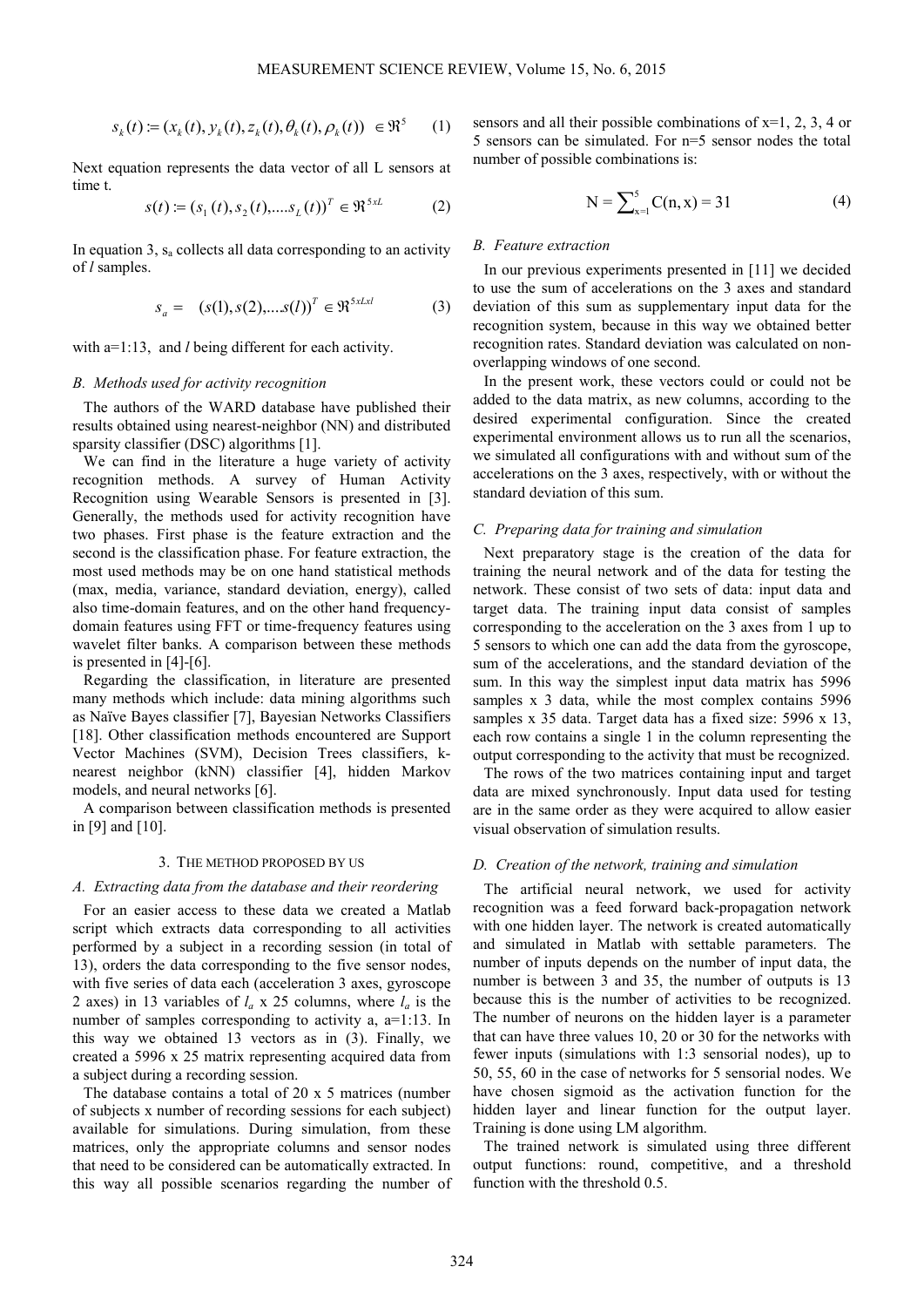#### 4. SIMULATION RESULTS

The purpose of the simulations was to observe the influence of various factors on the recognition rate and to identify the solutions that require fewer hardware or software resources. A total of 186 configurations were created and three different ANNs were trained for each configuration. For each possible combination of sensor nodes (a total of 31 combinations) we have imagined six configurations. For each configuration we created and trained three neural networks. Each network was simulated with three output functions giving a total of 1674 simulations results.

As was expected, best recognition rates can be obtained using all the 5 sensors and taking into account also the gyroscope data. Adding in this case the sumAcc data and std (sumAcc) does not rise significantly the recognition rates (only from 98.38 % to 99.8 %) and in this case, it is an disadvantageous solution because of its cost of hardware and additional software for the computation. Using preprocessed data together with raw data increases the recognition rates for the configurations with 3 and especially for those with 2 sensor nodes. In this case the calculation of extracted features is preferable, because the use of fewer sensor nodes provides an increased comfort to wear and the system is more reliable.

We present below some of the results obtained for configurations with two sensor nodes. It can be observed that for configurations with two sensor nodes we can obtain recognition rates over 95 %, e.g., for the combinations 13 and 35 if we use not only the acceleration data but also the gyroscope data. Also we must use the preprocessed data, i.e. the sum of the accelerations on three axes and its standard deviation, as additional input data for the neural networks.

#### *A. Simulations based on the number of sensor nodes*

Recognition rate depends on the number of used sensors, generally increasing with the number of sensors used. For some combinations of the sensor nodes together with data preprocessing, we can obtain recognition rates over 90 %, even using only 2 sensor nodes. Table 2. shows the recognition rates as a function of the number of sensors without preprocessed data and in two cases when we add two preprocessed features, i.e. Sum(Acc) and std(Sum), respectively.

#### *B. Simulations based on sensor nodes composition*

Fig.1. shows the dependence between recognition rates and type of sensors used in nodes. The blue line represents the results using only the acceleration sensors and the red line when we use both sensors. It is obvious that using both sensors we obtain better recognition rates. The results also depend on the location of the sensors. In this case the sensors on the lower part of the body were placed on the ankles and in this way they do not supply any information about upper-body movement.

In case of placement on a more suitable position, as we presented in our previous work, on the thigh just above the knee, the sensor nodes can provide also some information about upper–body movement and in this way we obtained better results even without using a gyroscope.



Fig.1. Comparison of recognition rates using acceleration vs. acceleration and gyroscope.

## *C. The effect of adding as input signal of the sum of accelerations on 3 axes*

Using sum of the accelerations on the 3 axes, as a supplementary input for the neural network does not increase the recognition rates, as it can be observed in Table 1., where row 1 shows the results obtained without the sum of accelerations and row 2 the data with sum of the accelerations.

#### *D. The effect of adding standard deviation of the sum of accelerations as input data*

Adding standard deviation of sum(Acc) along with the raw data to the input of the ANN classifier significantly increases the recognition rate for the configurations with two sensor nodes. In this case the growth can be 15-20 %, as it can be seen in row 3 of Table 1. The growth is smaller for the configurations with a larger number of sensors.

## *E. Simulations depending on the number of neurons on the hidden layer*

Increasing the number of neurons on the hidden layer generally results in increasing the rate of recognition, but the increase is not significant. Results are presented in Fig.2.



Fig.2. The effect of number of neurons on hidden layer on recognition rate.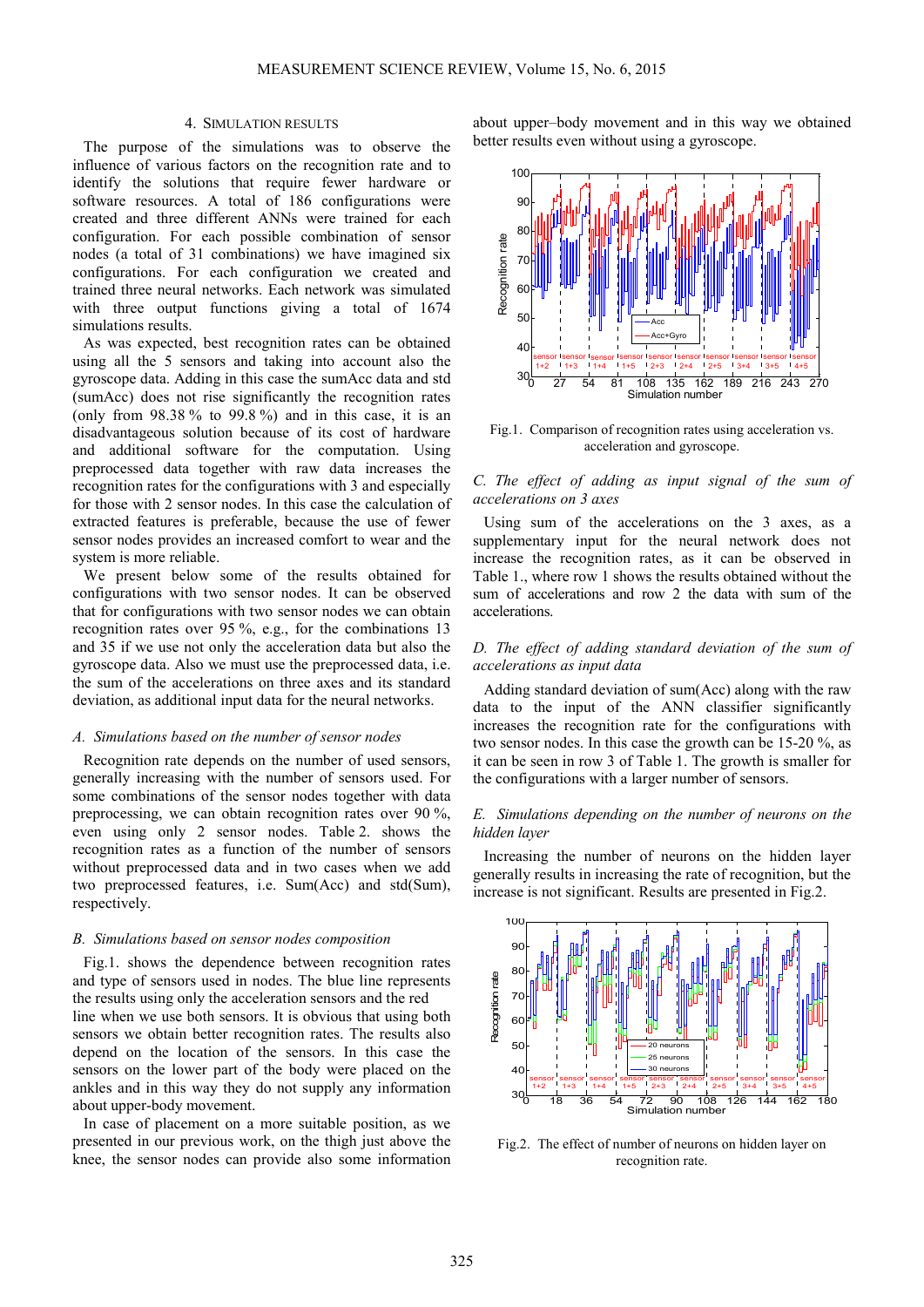## MEASUREMENT SCIENCE REVIEW, Volume 15, No. 6, 2015

|  | Table 1. Overall recognition as a function of number of sensors and their configuration. |  |  |  |  |
|--|------------------------------------------------------------------------------------------|--|--|--|--|
|  |                                                                                          |  |  |  |  |

|               | Sensors configuration                                                                                                                                                                                                          |  |  |  |  |  |               |    |    |      |    |                 |         |  |  |        |  |  |  |  |  |  |  |                                                                                                                                                                                   |
|---------------|--------------------------------------------------------------------------------------------------------------------------------------------------------------------------------------------------------------------------------|--|--|--|--|--|---------------|----|----|------|----|-----------------|---------|--|--|--------|--|--|--|--|--|--|--|-----------------------------------------------------------------------------------------------------------------------------------------------------------------------------------|
| Preprocessing |                                                                                                                                                                                                                                |  |  |  |  |  | $12 \quad 13$ | 14 | 15 | 23 I | 24 | 25 <sub>1</sub> | $34$ 35 |  |  | 45 123 |  |  |  |  |  |  |  | 124   125   134   135   145   234   235   245   345   1234   1235   1245   1345   2345   12345                                                                                    |
| $- - - - - -$ | 65.96 68.96 72.23 49.23 52.5 78.87 86.51 78.62 81.02 86.12 75.12 81.55 77.7                                                                                                                                                    |  |  |  |  |  |               |    |    |      |    |                 |         |  |  |        |  |  |  |  |  |  |  | '  82.97  68.38  89.98  87.32  87.14  88.99  90.33  88.46  88.54  91.41  85.91  88.26  94.6  96.48  95.33  96.38  96.83  98.07                                                    |
| Sum           | 69.7                                                                                                                                                                                                                           |  |  |  |  |  |               |    |    |      |    |                 |         |  |  |        |  |  |  |  |  |  |  | 170.33 74.05 48.83 53.8 75.55 86.41 78.82 81.2 83.54 75.02 83.32 78.27 84.32 69.06 88.76 87.86 87.89 88.24 90.04 87.06 86.39 92.53 89.19 89.63 94.78 96.33 95.18 96.33 95.7 98.38 |
| Sum+Std       | 8.88 99.07 [98.88] 87.88 [60.41 [60.64 [92.21 [95.51 [89.71 [92.73 ] 94.43 [82.35 [90.23 [90.96 [94.95 [82.22 ] 97.93 [95.38 ] 96.25 [97.33 [97.35] [97.35 [97.35] [97.35] [97.35] [97.35] [97.55] [95.56 [98.17 [93.58 [97.08 |  |  |  |  |  |               |    |    |      |    |                 |         |  |  |        |  |  |  |  |  |  |  |                                                                                                                                                                                   |

Table 2. Comparison between results presented in [1] and results obtained by us.

| Recognition method/                                                                        |    | Recognition rate/ Activity $(\% )$ |                |    |    |                                                                                 |    |    |    |     |     |     |     |       |  |  |
|--------------------------------------------------------------------------------------------|----|------------------------------------|----------------|----|----|---------------------------------------------------------------------------------|----|----|----|-----|-----|-----|-----|-------|--|--|
| sensors configuration/                                                                     |    |                                    |                |    |    |                                                                                 |    |    |    |     |     |     |     |       |  |  |
| number of neurons                                                                          | A1 | A <sub>2</sub>                     | A <sub>3</sub> | A4 | A5 | A6                                                                              | A7 | A8 | A9 | A10 | A11 | A12 | A13 | All   |  |  |
|                                                                                            |    |                                    |                |    |    | DSC 87.2 66.80 91.8 92.00 97.30 95.70 97.00 95.20 98.00 98.30 99.30 97.90 98.60 |    |    |    |     |     |     |     | 92.44 |  |  |
| ANN-12345-50 100                                                                           |    | 100                                | 100            |    |    | 91.88 97.63 95.64 99.10 98.70 95.67 95.02 97.85 97.31 100                       |    |    |    |     |     |     |     | 97.77 |  |  |
| ANN-12345-55 100                                                                           |    | 100                                | 100            |    |    | 92.13 97.63 96.47 99.10 99.13 92.62 93.44 97.04 98.34 100                       |    |    |    |     |     |     |     | 97.60 |  |  |
| ANN-12345-60 100                                                                           |    | 100                                | 100            |    |    | 94.92 98.49 97.10 99.10 99.13 93.13 94.57 98.39 97.93 100                       |    |    |    |     |     |     |     | 98.07 |  |  |
| ANN-13-25 100                                                                              |    | 100                                | 100            |    |    | 82.23  92.90  92.32  99.55  97.18  88.80  95.93  96.24  98.55  98.25            |    |    |    |     |     |     |     | 95.93 |  |  |
| ANN-35-25 98.9 99.35 100 89.85 93.98 85.68 99.10 98.48 87.28 87.78 98.12 99.38 98.25 95.36 |    |                                    |                |    |    |                                                                                 |    |    |    |     |     |     |     |       |  |  |

#### 5. CONCLUSION

The simulation results show that from a total of 1674 simulations performed if we consider only the cases when the recognition rates are over 90 %, still remain 467 cases. We are trying to identify those setups that provide better results than those presented in [1] using only 2 sensor nodes instead of 5, but adding sumAcc and std(sumAcc) as new preprocessed features to the input of the neural network.

Searching the trade-off between best recognition rates and less hardware resources needed and/or less preprocessing, we identified two setups with two sensor nodes, namely the configurations with the sensor pairs 13 and 35.

The method for designing such a multi-sensor system required consideration of the following: sensor selection, the placement of the sensors, selection of preprocessing algorithms, and classifier selection. The impact of each factor has been investigated and we selected the most appropriate approach in order to achieve a trade-off between recognition accuracy and fewer hardware resources and/or preprocessing requirements. The experimental results illustrate that the proposed multi-sensor system can achieve overall recognition accuracy over 97 % without any preprocessing using 5 sensors like those in [1]. We obtained a recognition rate over 95 % even for some of the setups with two sensors, adopting the sum of acceleration components and the standard deviation of the sum as preprocessed new features, when using an ANN classifier.

Table 2. presents comparison between the results presented in [1] using nearest-neighbor (NN) and distributed sparsity classifier (DSC) algorithms, for the configuration with 5 sensors (first row) and our results using an FFBP ANN classifier with one layer of 50, 55 and 60 neurons (rows 2-4). Columns A1-A13 present the results for the activities defined in chapter 2. Also we present in rows 5 and 6 results obtained for a 2 sensor configuration (1 and 3, respectively 3 and 5), using an ANN with 25 neurons and with the new features added as inputs. Even in this case the recognition rates are over 95 %.

Even better results can be obtained using a better placement of the sensors. With 2 sensors placed on the thigh and wrist and using only the accelerometer data and preprocessed data we obtained very good results as we presented in [12].

#### **REFERENCES**

- [1] Yang, A.Y., Jafari, R., Sastry, S.S., Bajcsy, R. (2009). Distributed recognition of human actions using wearable motion sensor networks. *Journal of Ambient Intelligence and Smart Environments*, 1 (2), 103-115.
- [2] Yang, A., Kuryloski, P., Bajcsy, R. (2009). WARD: A wearable action recognition database. In *27th Annual CHI Conference*, 4-9 April 2009, Boston, MA.
- [3] Lara, O.D., Labrador, M.A. (2013). A survey on human activity recognition using wearable sensors. *Communications Surveys & Tutorials*, 15 (3), 1192-1209.
- [4] Preece, S.J., Goulermas, J.Y., Kenney, L.P., Howard, D. (2009). A comparison of feature extraction methods for the classification of dynamic activities from accelerometer data. *IEEE Transactions on Biomedical Engineering*, 56 (3), 871-879.
- [5] Maurer, U., Smailagic, A., Siewiorek, D.P., Deisher, M. (2006). Activity recognition and monitoring using multiple sensors on different body positions. In *International Workshop on Wearable and Implantable Body Sensor Networks (BSN 2006)*, 3-5 April 2006, Cambridge, MA*.* IEEE, 113-119.
- [6] Yang, J.Y., Wang, J.S., Chen, Y.P. (2008). Using acceleration measurements for activity recognition: An effective learning algorithm for constructing neural classifiers. *Pattern Recognition Letters*, 29 (16), 2213- 2220.
- [7] Gao, L., Bourke, A.K., Nelson, J. (2011). A system for activity recognition using multi-sensor fusion. In *Annual International Conference of the IEEE* - *Engineering in Medicine and Biology Society (EMBC 2011)*, Boston, MA. IEEE, 7869-7872.